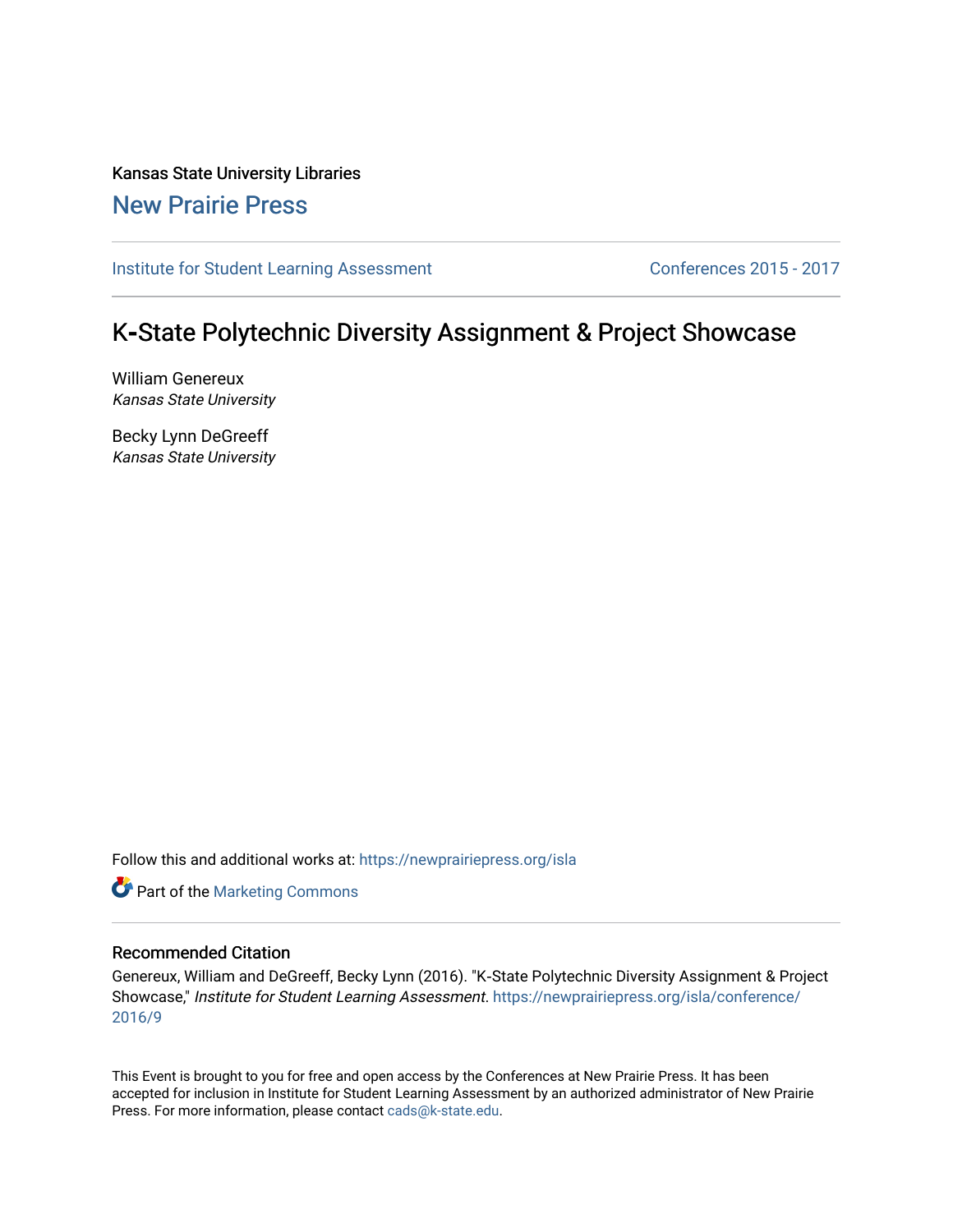## **K‐State Salina Diversity Assignment & Project Showcase 2013 Tilford Incentive Grant Report of Activities**

Report prepared December 4, 2013 by Bill Genereux

During the fall semester of 2013, a panel of six Kansas State University Salina faculty members made a presentation on the topic of diversity assignments and projects at the Midwest regional conference of the American Society of Engineering Education (ASEE). With support from the K‐State Tilford Group, and in cooperation with K-State Salina digital media students, each of the six faculty members described a project or assignment having a connection with human diversity in a course they teach in the introductory plenary session. Large format posters describing each assignment were created and displayed at the event. K‐State digital media students designed these posters in close collaboration with each faculty member. Examples of these posters are shown below in Figure 1:



**Figure 1**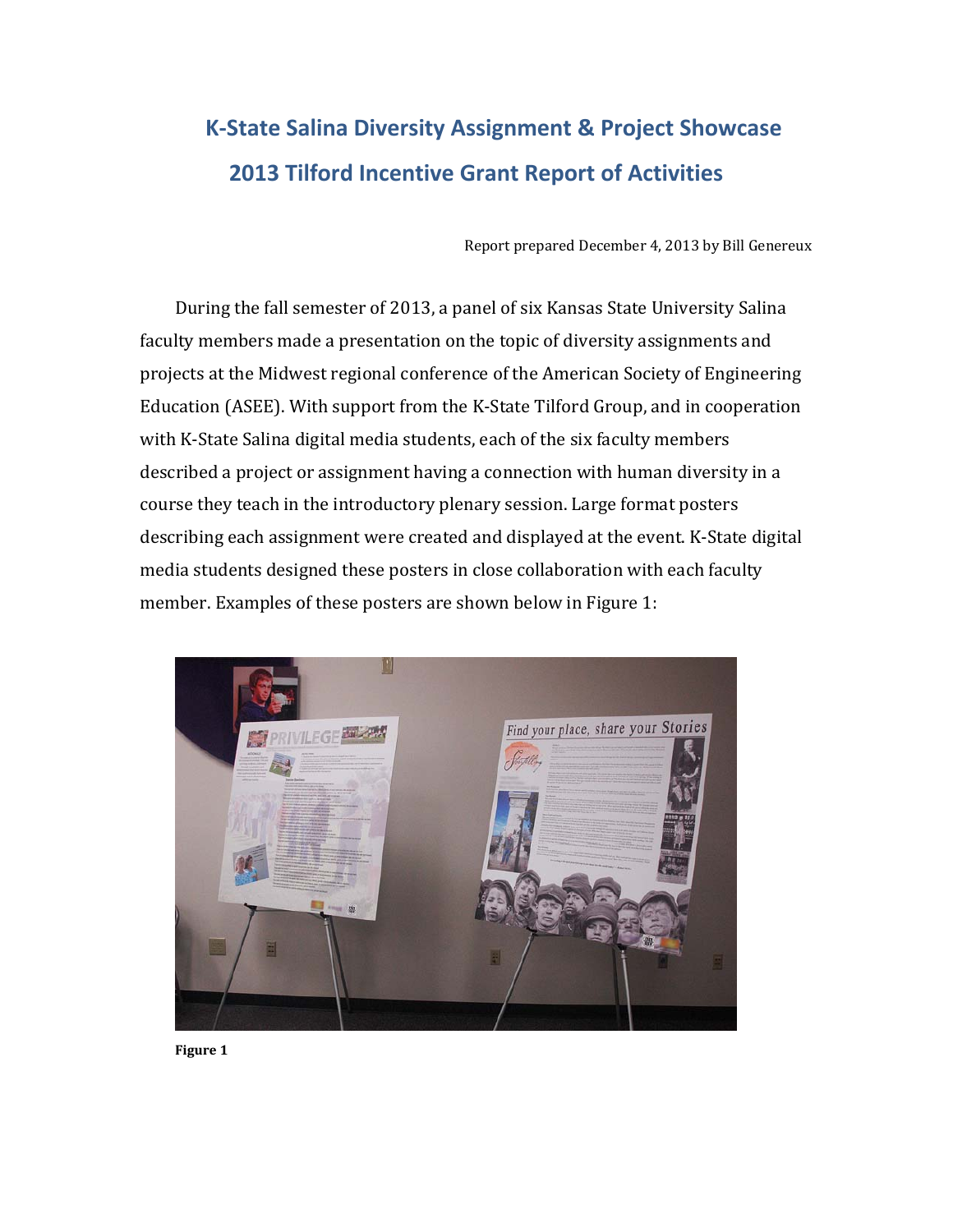The panel presenters consisted of the following K‐State Salina faculty members: Becky DeGreef (Communications), Fred Guzek (Marketing & Business), Jung Oh (Chemistry), Greg Stephens (Business), Jennifer Davis (Social Work) and Bill Genereux (Computer Technology). The assignments presented included an activity in speech class that addresses racial and economic privilege, an international marketing exercise that follows a French pop singer through different European countries, a student‐made periodic table of the elements, the use of storytelling in business, cultural influences on team productivity using Hofstede's dimensions of cultural diversity, and a Kansas black history month research/poster project. Several of the presenters provided printed handouts that attendees could take home with them.

Conference attendees consisted of students and faculty members from seventeen colleges and universities from six different states, representing seven different states and one international presenter from China. Of these, twenty‐two K‐ State Salina faculty members were present, along with four faculty from K‐State Manhattan, for a total of twenty‐six Kansas State University faculty either presenting or attending the presentation on diversity assignments as audience members . A survey of audience responses to the diversity assignments presentation was taken. Results of that survey are attached at the end of this document.

The original proposal for this presentation planned on hosting a stand‐alone event for the faculty of K‐State at Salina. However, this plan was altered because preparations were already being made for hosting a regional educational conference with ASEE on the Salina campus. Therefore, it was deemed appropriate to merge the diversity assignments presentation with the existing ASEE conference in order to reach a wider audience. One drawback of this approach is that some Salina faculty members did not attend the ASEE conference presentation, so a second presentation will be made at the K‐State Salina Professional Day conference in January 2014.

The original proposal included a request for presentations, and prizes to be awarded for the best presentations. However, this concept did not make it into the final format for a variety of reasons. The number of responses to the initial request

2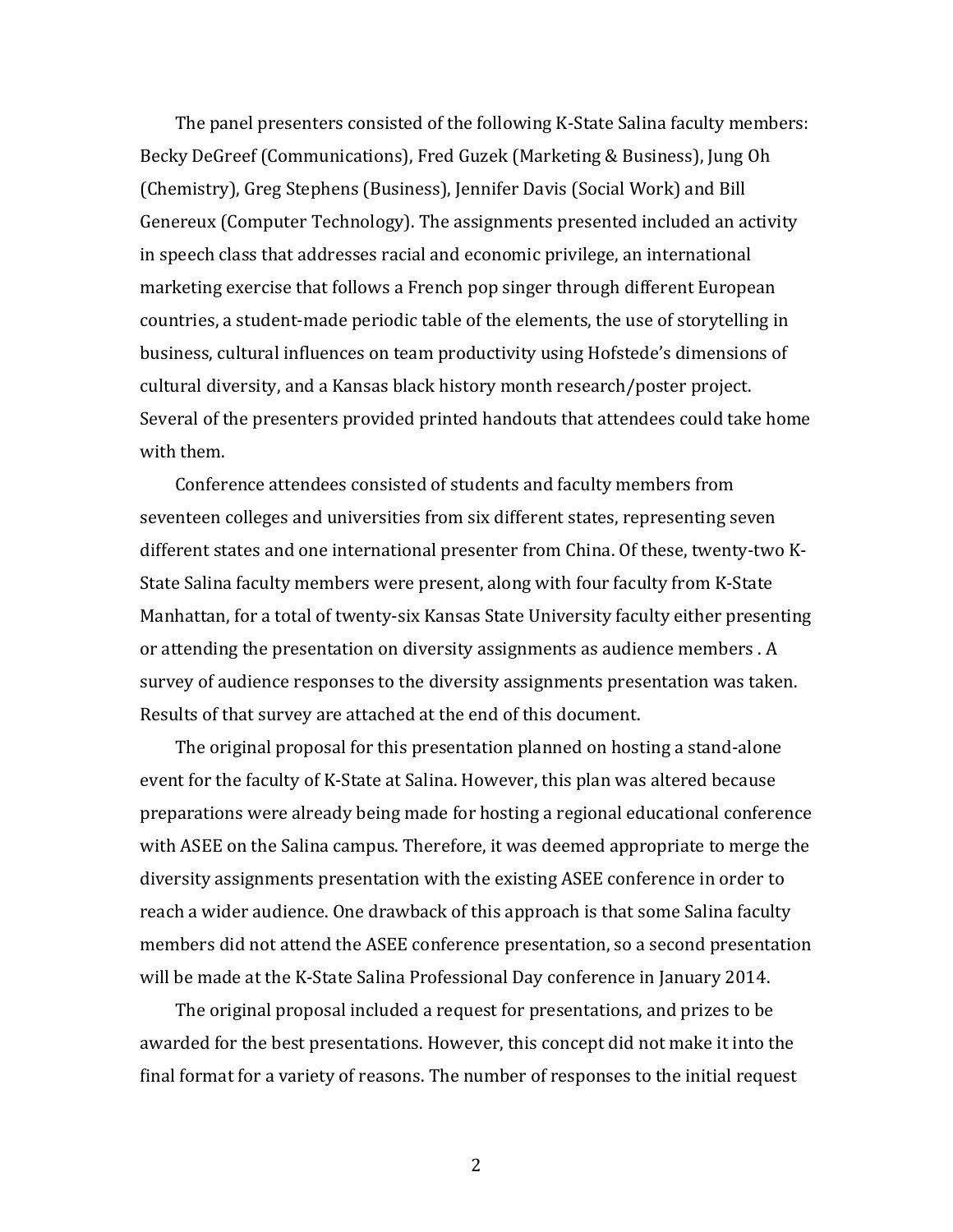for presentations was small and the idea of giving prizes did not seem appropriate in the new venue.

There were three specific desired outcomes for this project.

1) Increasing awareness of existing diversity assignments and projects on the Salina campus

2) Increasing the number diversity assignments and projects used in classes taught on the Salina campus

3) Increasing the number of courses tagged with the Diversity in the US K‐ State‐8 tag

At this early stage, only outcome #1 is reasonable to consider. Because of the number of K‐State faculty in attendance at the ASEE conference, and because the diversity assignments presentation was made to the entire group of conference attendees, we know that we have achieved some awareness of the good work being done in the area of diversity.

Outcomes #2 & #3 will be measured over time. In the Fall 2013 semester, a total of eight courses were offered at K‐State Salina with K‐State 8 "Human Diversity Within the US" tags. Six of these courses are housed within the Arts, Science & Business department and two are within the Aviation department. Engineering Technology did not offer any courses tagged for diversity, which is interesting because this is the department that hosted the ASEE conference featuring the diversity assignments presentation.

Now that more faculty are aware of the ways diversity is included in various assignments, we hope to see an increase in the number of courses tagged for K‐State 8 diversity in the future. A comparison of the fall 2014 to the previous fall's course tagging will be examined. It may be too soon to notice a change even within the first year, and it may be necessary to continue looking at course tagging in the years to come. In any case, it will be interesting to follow up on this in the future to see if these conversations and raised awareness resulted in offering more courses with this theme at K‐State Salina.

Thank you to the Tilford Group for making this work possible!

3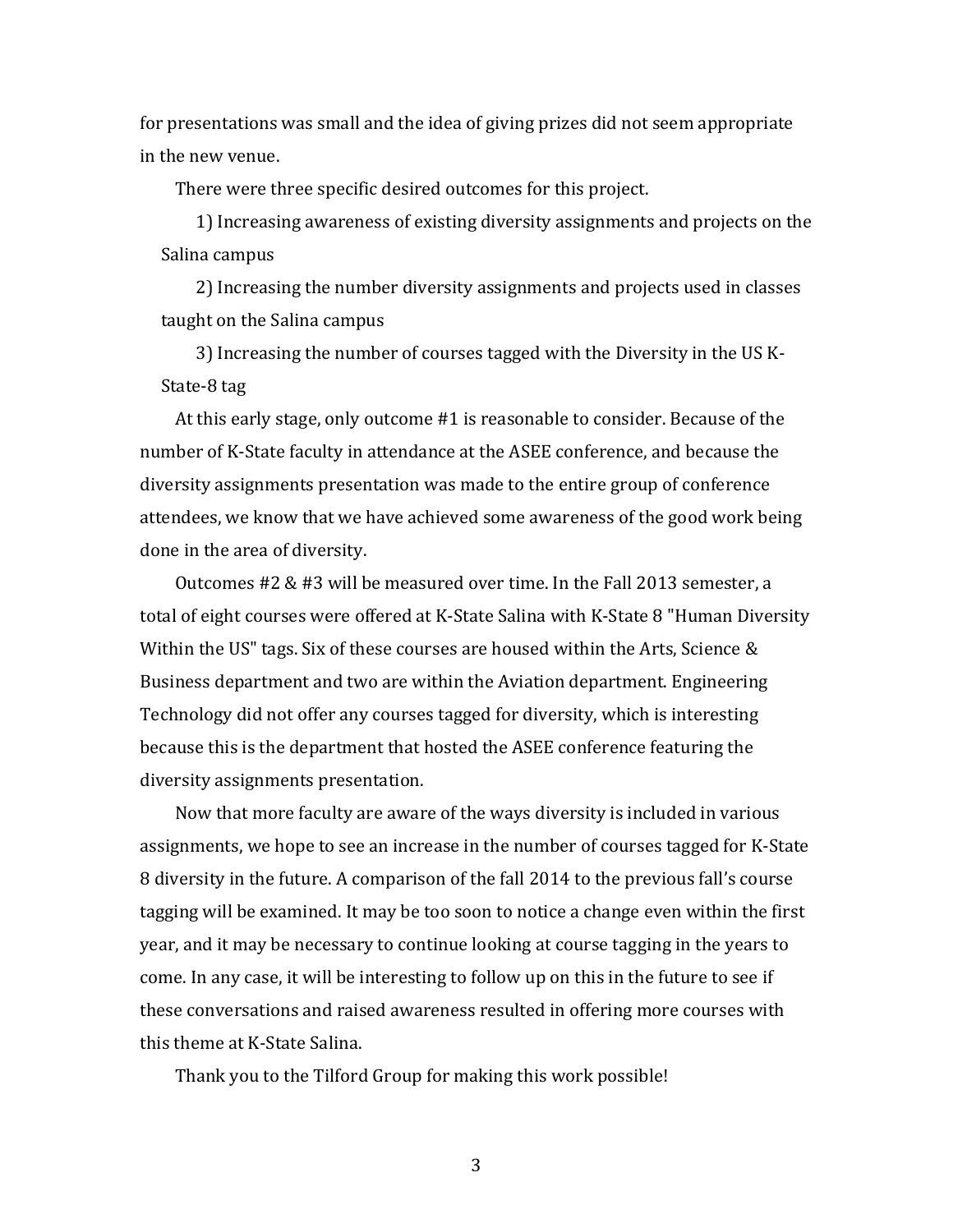#### **Survey Questions**

The following questions were rated using a Likert scale with 1 – strongly disagree;

- 2 disagree; 3 neither agree nor disagree; 4 agree; 5 strongly agree
- Q1: I have included diversity topics in courses I taught before I attended this conference session.
- Q2: This presentation has given me some new ideas to consider regarding the inclusion of diversity topics in courses that I teach.
- Q3: I will likely include diversity as a theme for assignments and discussions in future courses I teach.
- Q4: I think it is important for students in STEM areas to have diversity topics as part of their education.
- Q5: This presentation was worth attending, and I would recommend it to others.

| <b>Subject Taught</b>        | $\overline{\mathbf{Q}}$ | Q2     | <u>Ω3</u> | <u>Ω4</u> | <u>Q5</u> |
|------------------------------|-------------------------|--------|-----------|-----------|-----------|
| <b>Computer Programming</b>  | 4                       | 5      | 3         | 3         | 5         |
| n/a                          |                         | 5      |           | 5         | 5         |
| Chem Eng                     |                         | 5      |           | 5         | 5         |
| Mech. Eng                    |                         |        |           |           | 3         |
| Mech. Eng                    |                         | 4      |           | 4         | 4         |
| <b>Electrical Eng</b>        |                         | 4      | 3         | 4         | 4         |
| Electrical & Comp Eng        | 5                       | 4      | 5         | 5         | 5         |
| Electronics                  |                         |        |           | 5         | 4         |
| Chem & Mechanical            |                         | 5      | ੨         | 3         | 5         |
| Economics/Business           | 5                       | 5      | 5         | 5         | 5         |
| n/a                          |                         | 4      |           | 5         | 3         |
| <b>Computer Systems</b>      |                         |        |           | 5         | 4         |
| <b>Computer Science</b>      |                         | 3      | 5         | 4         | 4         |
| <b>Operations Management</b> | 5                       | 3      | 3         | 3         | 4         |
| Chem Eng                     | 4                       | 5      | 4         | 4         | 4         |
| Freshman Engineering         | 5                       | 5.     |           | 4         | 5         |
| Average Score                | 3.4375                  | 4.3125 | 3.625     | 4.125     | 4.3125    |
| Std Dev                      | 1.6317                  | 0.7042 | 1.0247    | 0.9574    | 0.7042    |

#### **Survey Responses (n=16)**